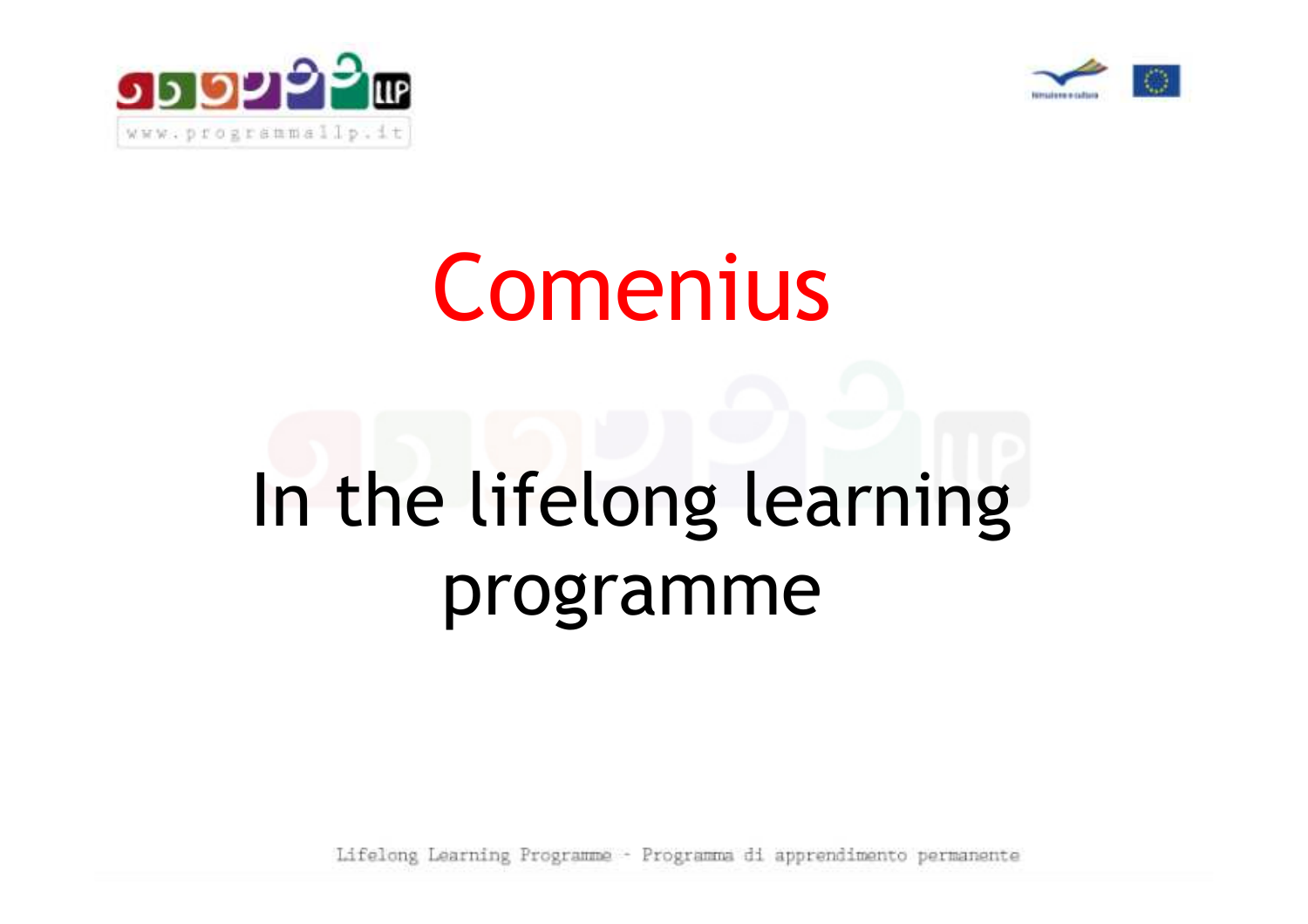



#### **LLP Structure**

| <b>Comenius</b>                                                                                                                            | <b>Erasmus</b>                                       | Leonardo da<br><b>Vinci</b>                    | <b>Grundtvig</b>       |
|--------------------------------------------------------------------------------------------------------------------------------------------|------------------------------------------------------|------------------------------------------------|------------------------|
| <b>School education</b>                                                                                                                    | <b>Higher</b><br>education &<br>advanced<br>training | <b>Vocational</b><br>education and<br>training | <b>Adult education</b> |
| <b>Transversal Programme</b><br>4 key activities – Political development; Language learning; ICT;<br><b>Dissemination of best practice</b> |                                                      |                                                |                        |
| <b>Jean Monnet Programme</b><br>3 key activities – Jean Monnet Action; European Institutions; European<br><b>associations</b>              |                                                      |                                                |                        |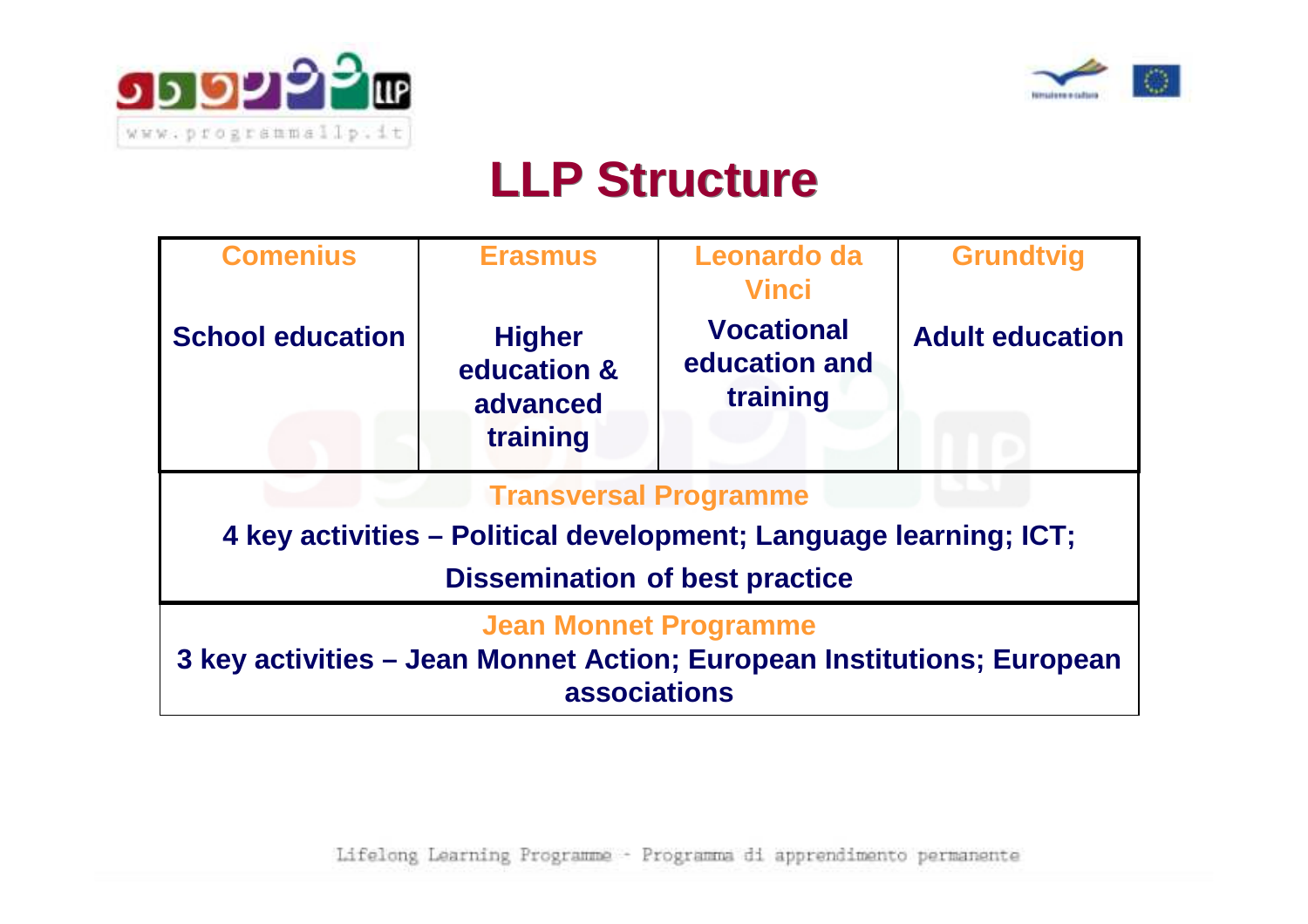



### Comenius aims

- • To develop knowledge and understanding among young people and educational staff of the diversity of European cultures and languages and its values
- •• To help young people to acquire the basic life-skills and competences necessary for their personal development, for futureemployment and for active European citizenship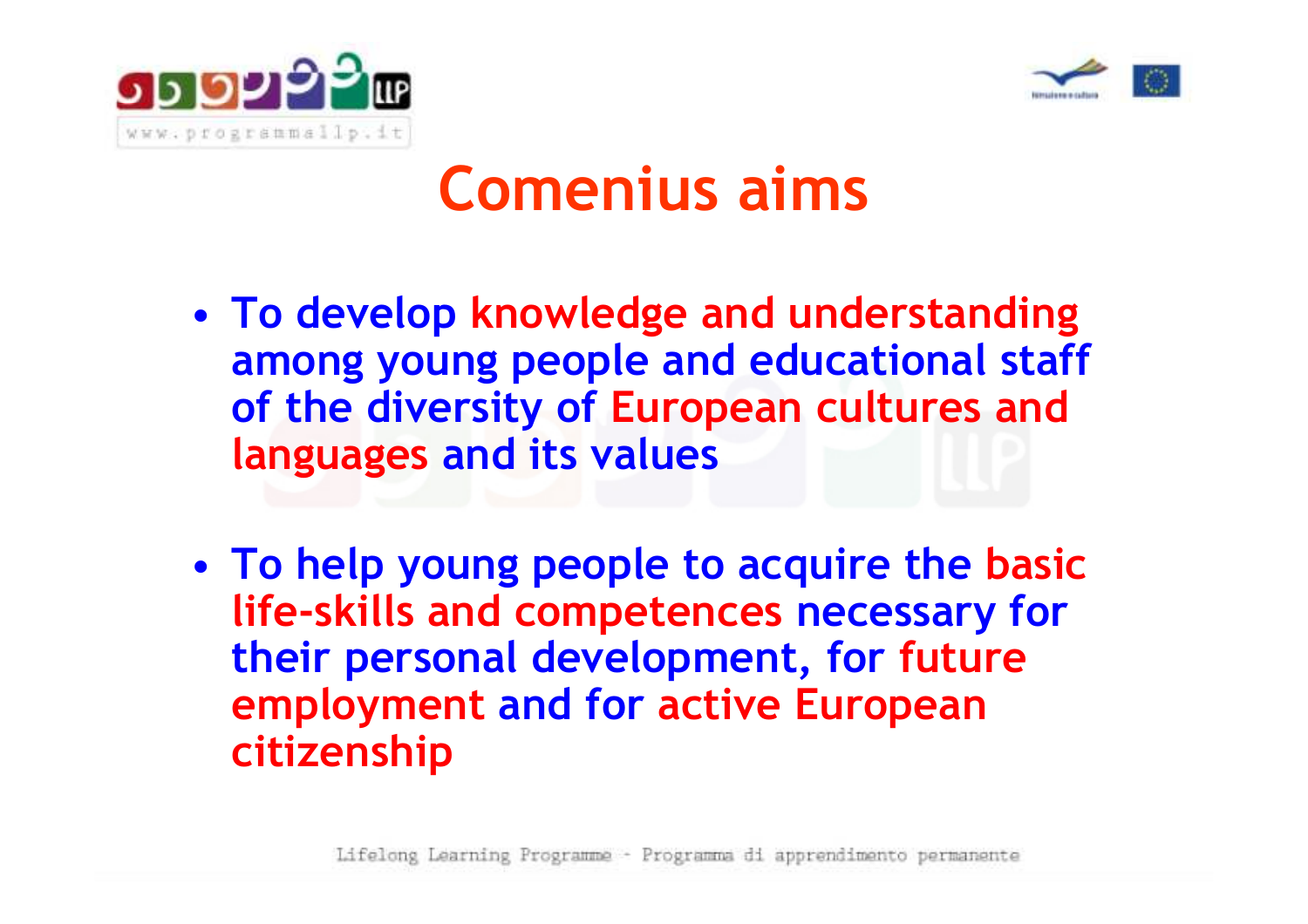



# What are the Comenius Actions?

- 1. Mobility of individuals: Pupil Mobility 1. Mobility of individuals: Pupil Mobility **In-Service Training, Comenius** Assistantships
- 2. Comenius Partnerships- ( School 2. Comenius Partnerships- ( School partnerships ; Regio partnerships ) partnerships ; Regio partnerships )
- 3. Multilateral Cooperation Projects 3. Multilateral Cooperation Projects
- 4. Comenius Networks 4. Comenius Networks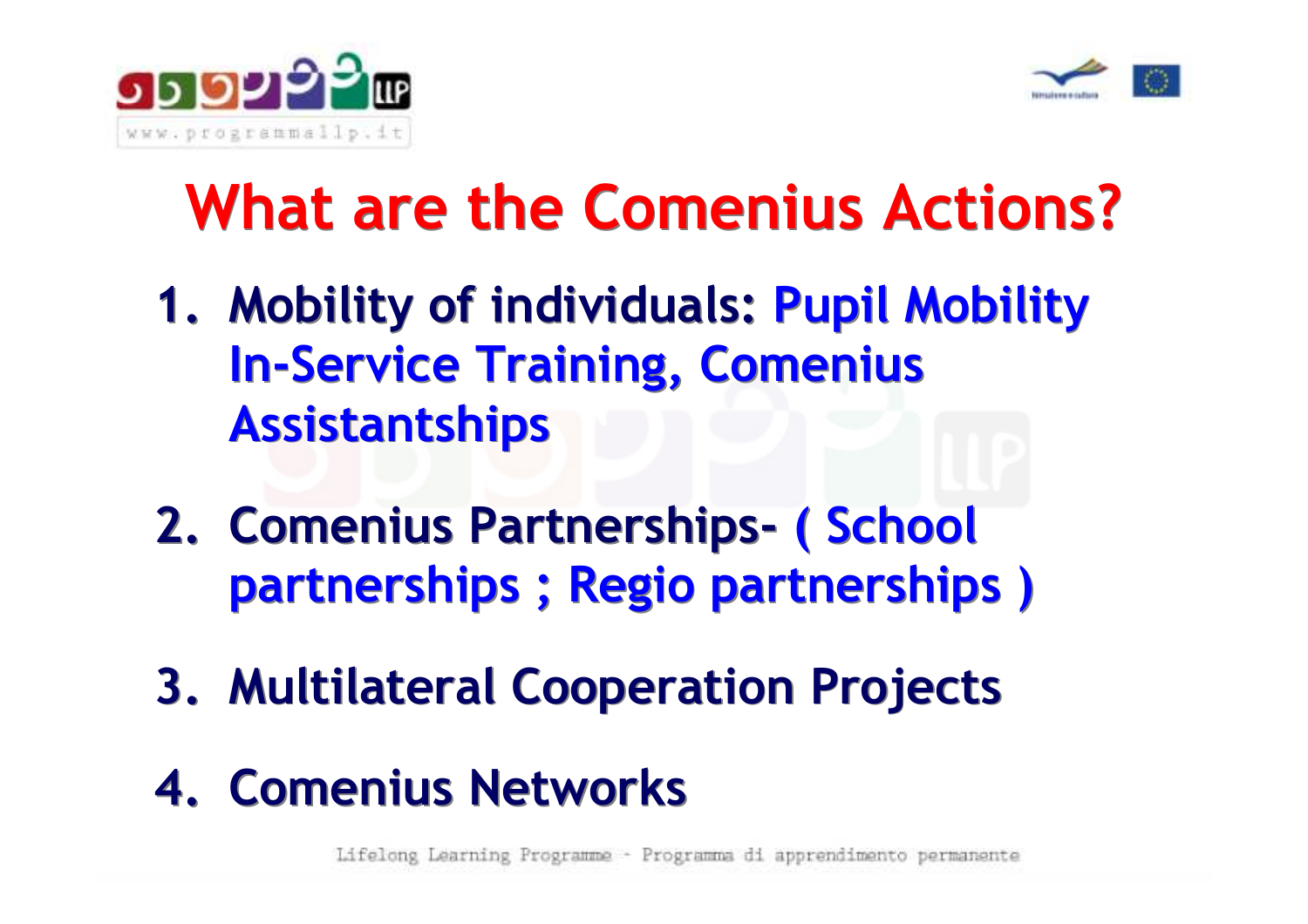





# Individual Pupil Mobility

- • To allow pupils (14+ years old) to studyabroad - 3- 10 months
- •• Mobility is organised by schools which are working /worked in the past in a Comenius project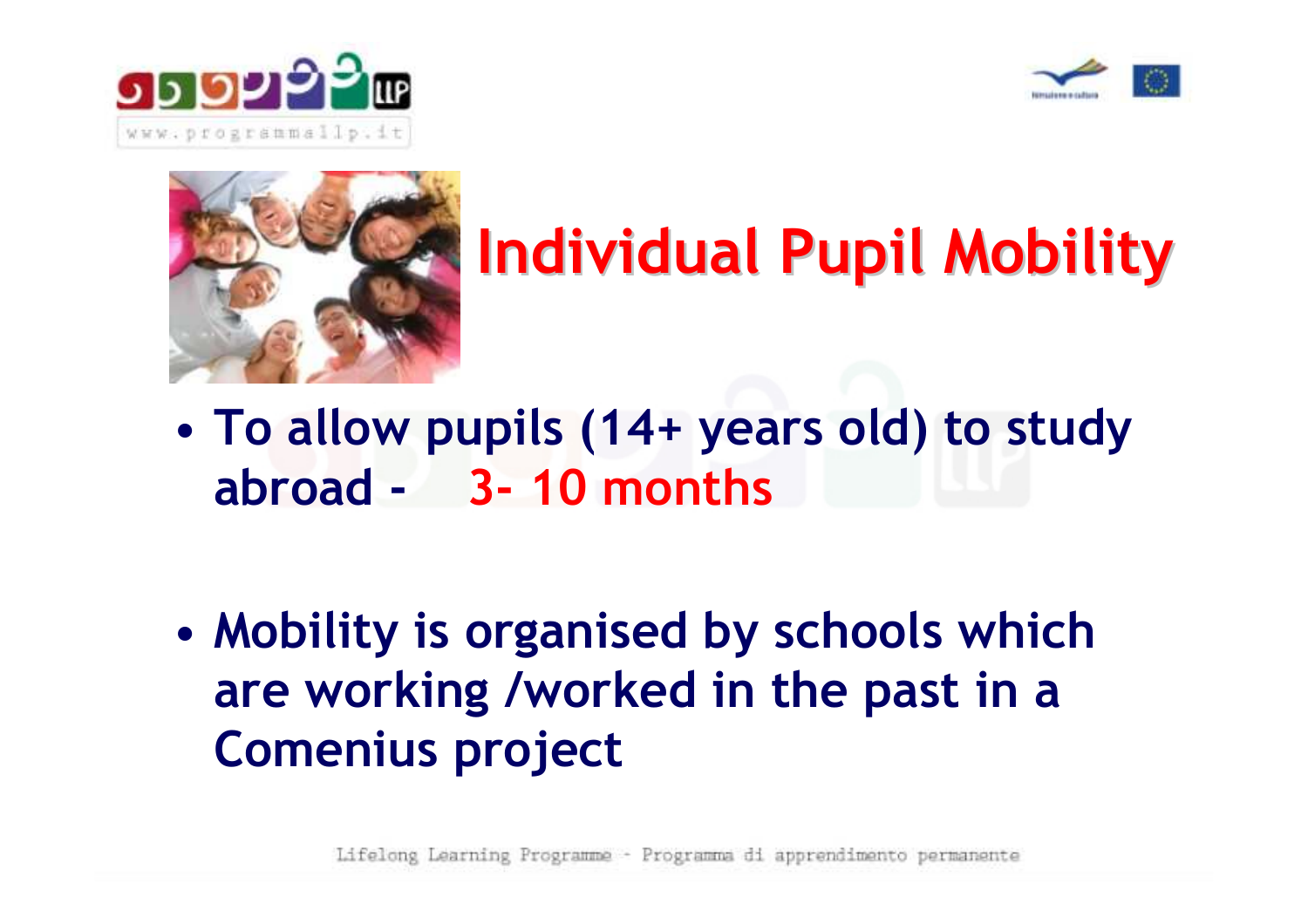



#### Schools can apply to host a Comenius Assistant, a future teacher of any subject. Hosting a Comenius assistant

The Comenius Assistant can give schools support for:

- Introducing or reinforcing the <u>European dimension</u>;
- • Implementing CLIL ( Content and Language IntegratedLearning) by teaching a subject in a foreign language.
- Improving the pupils' comprehension and expression in foreignlanguages, enriching the language offer at the school
- Developing and implementing projects e.g. Comenius School **Partnerships**
- Working with pupils with special educational needs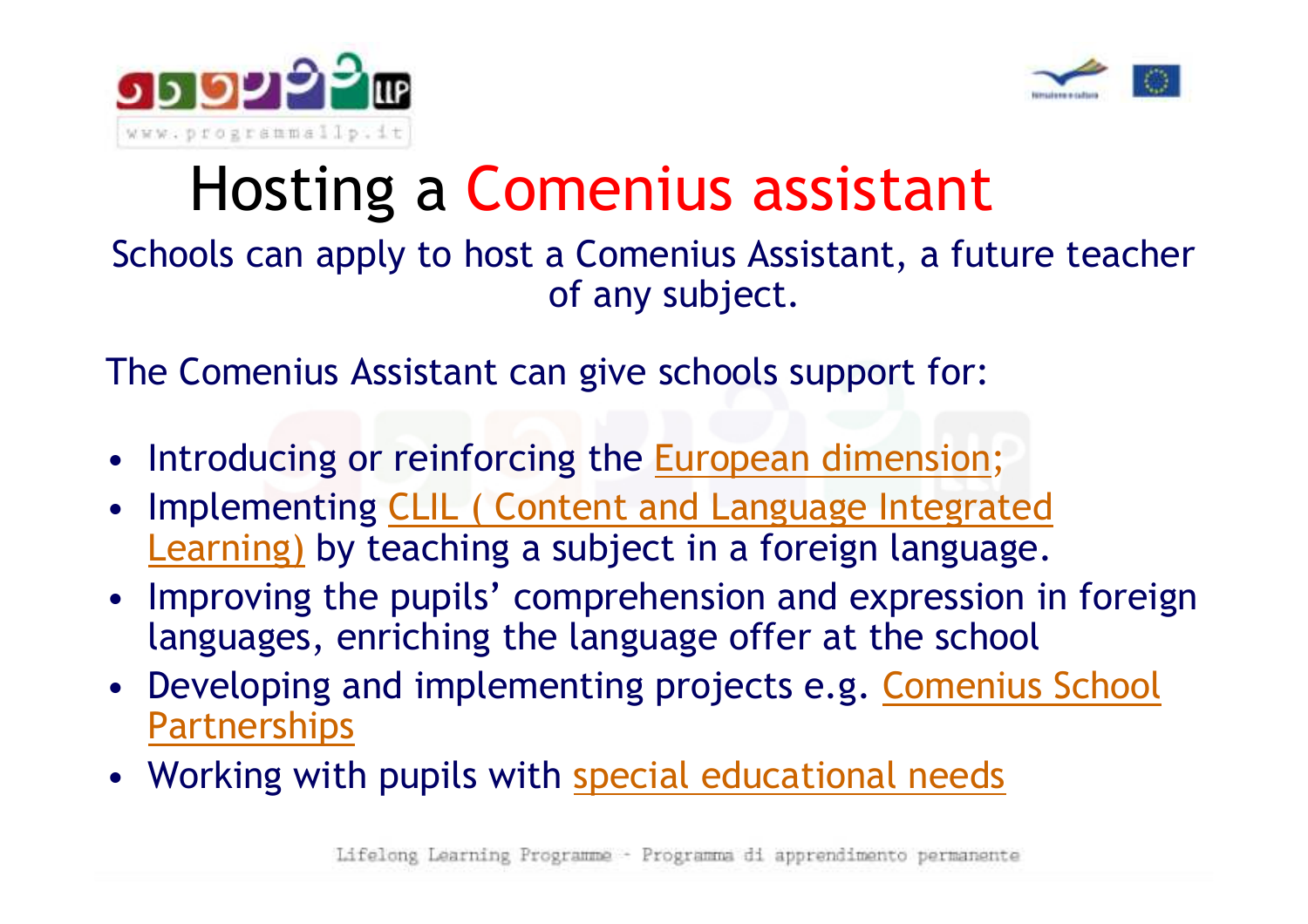



#### **The host school does not receive any funds**

**Assistants receive a grant by National Agencies**

#### **Duration**

 3 months to max. 1 school year

#### **Selection**By National Agencies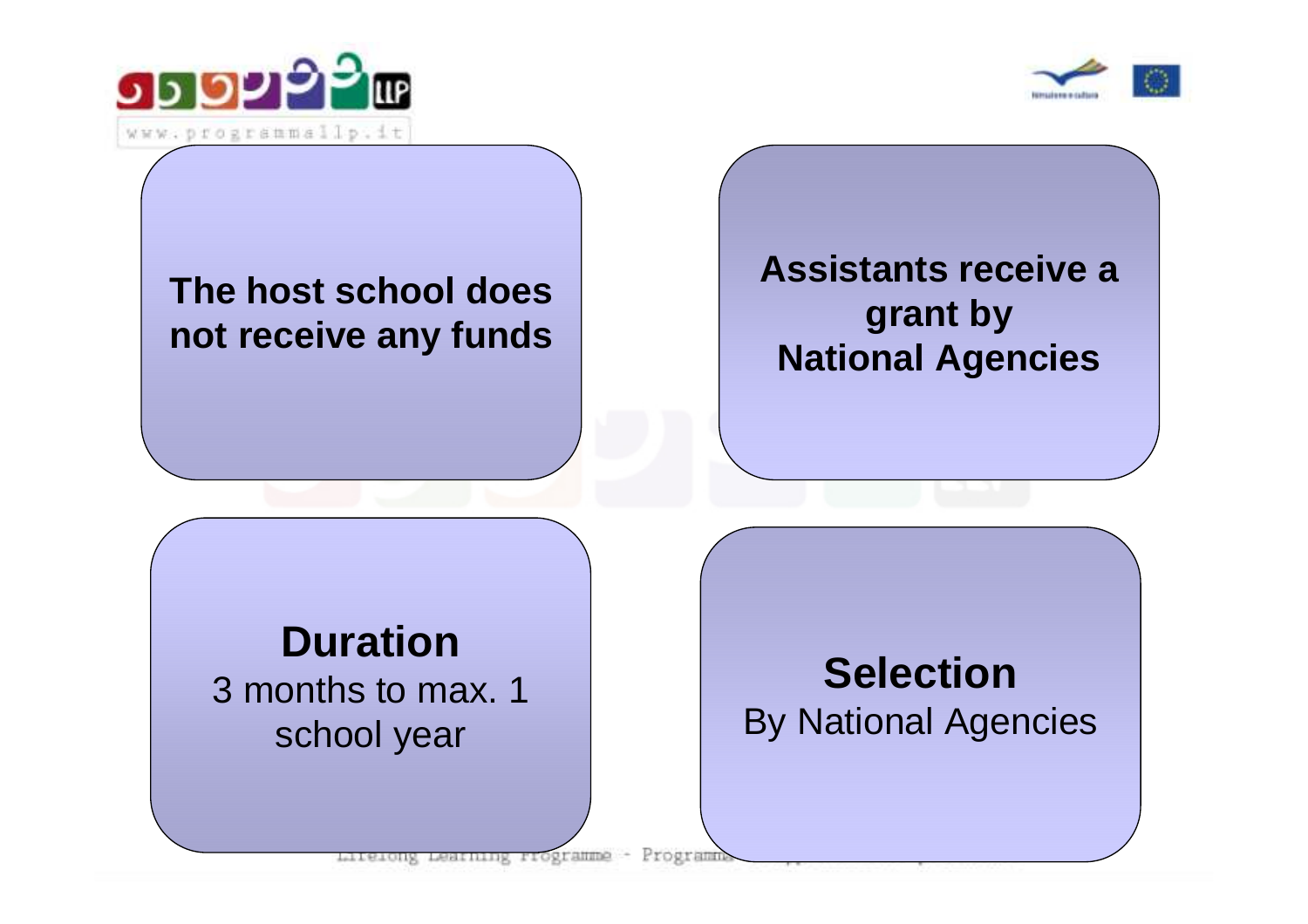



### Comenius in-Service Training



- • Participation in European training activities for teachers and other school education staff
- • Training has to take place abroad, not in home country<br>Realisting Learning Programme - Programma di apprendimento permanente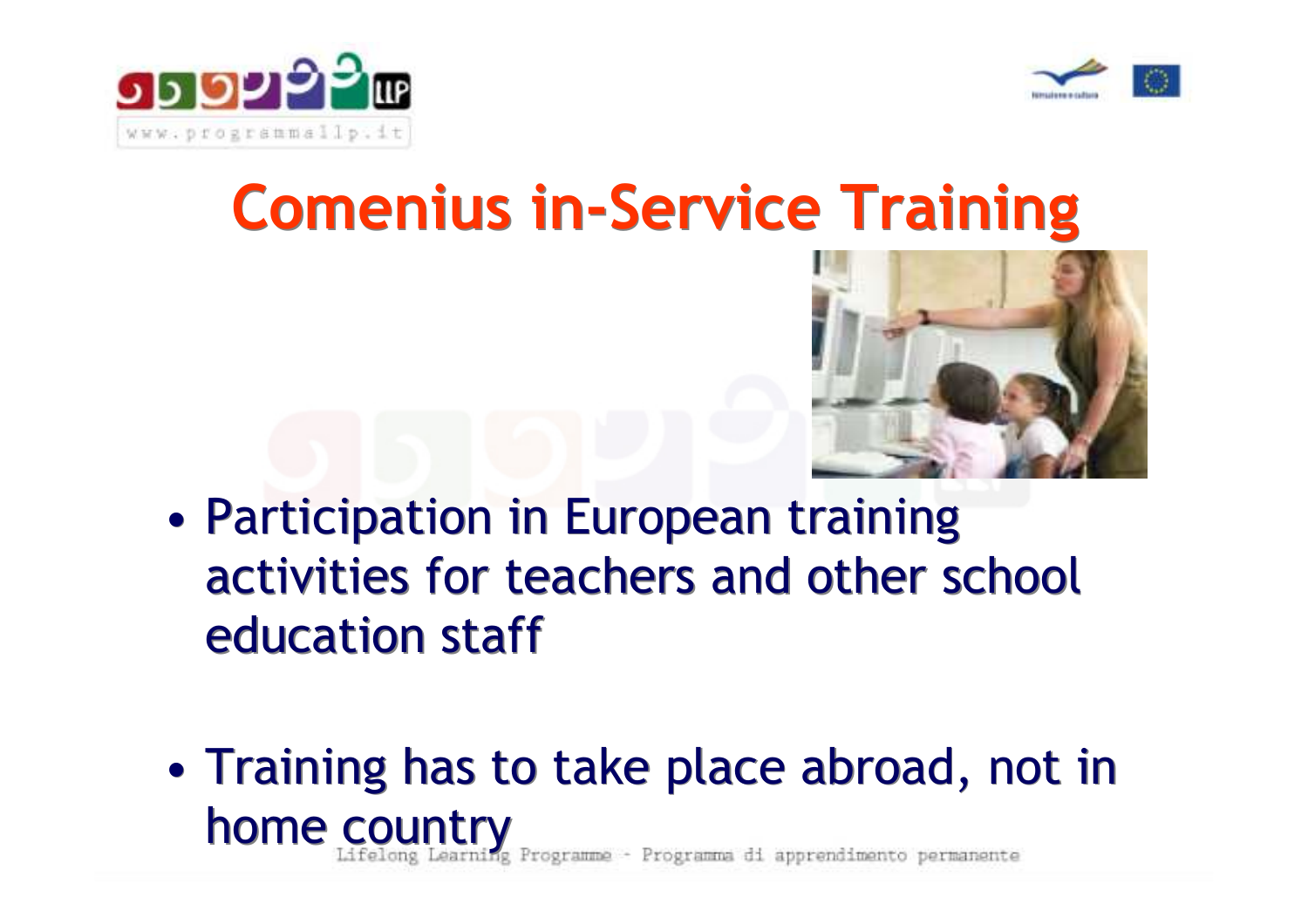



•**Course themes: teaching techniques, methodologies, school management issues, etc.**

•**Teacher placements**

**Duration**1 to 6 weeks

**Grant contributes to travel and subsistence costs and course fees**

**Selection**By National Agencies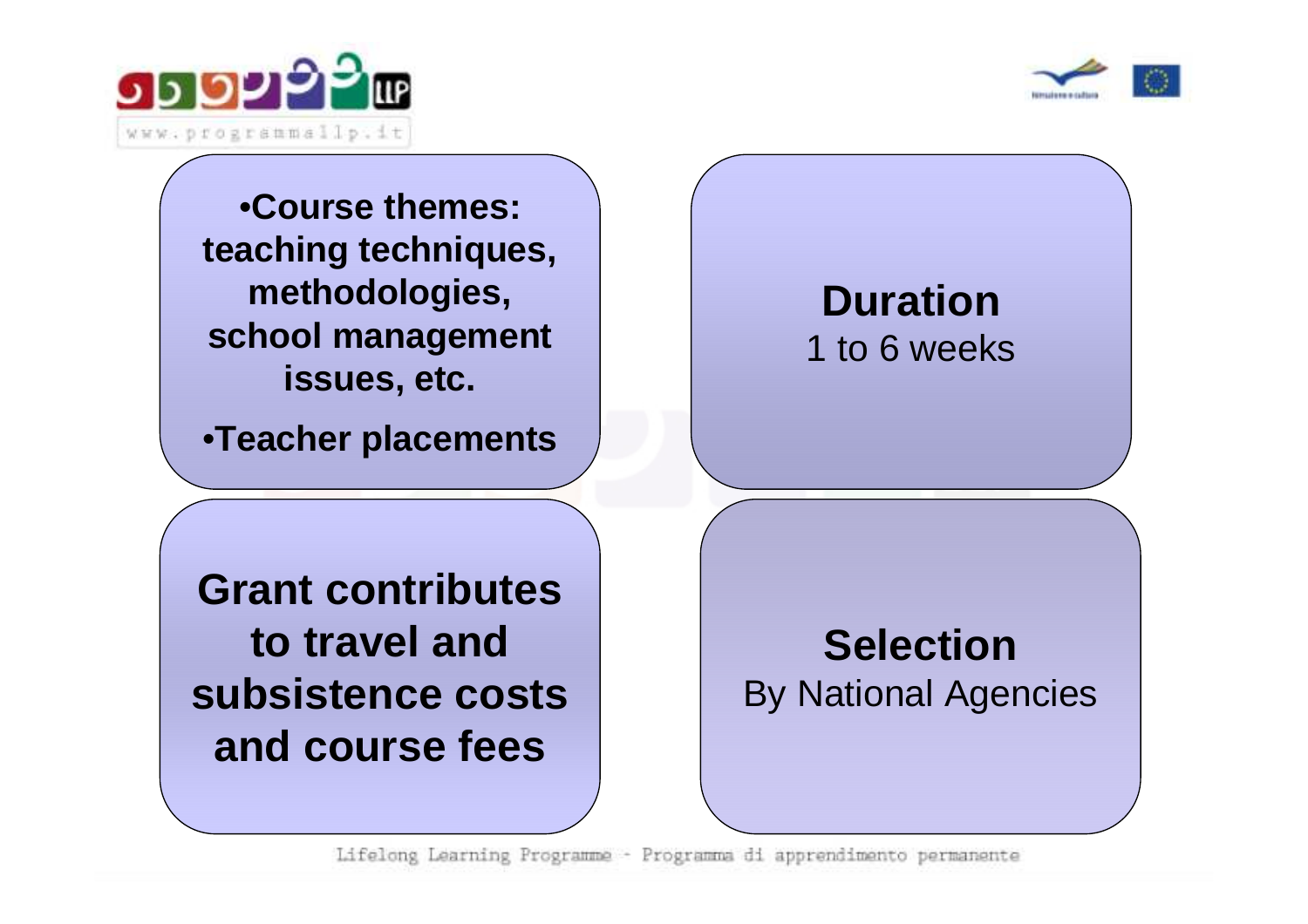





# Comenius Regio

Comenius Regio aims at Comenius Regio aims at enhancing the European dimension of education by enhancing the European dimension of education by promoting joint co-operation activities between local promoting joint co-operation activities between local and regional authorities with a role in school education and regional authorities with a role in school education in Europe.

They give educational authorities, in cooperation with schools and other actors in education, in different regions, the opportunity to work together on one or more topics of mutual interest.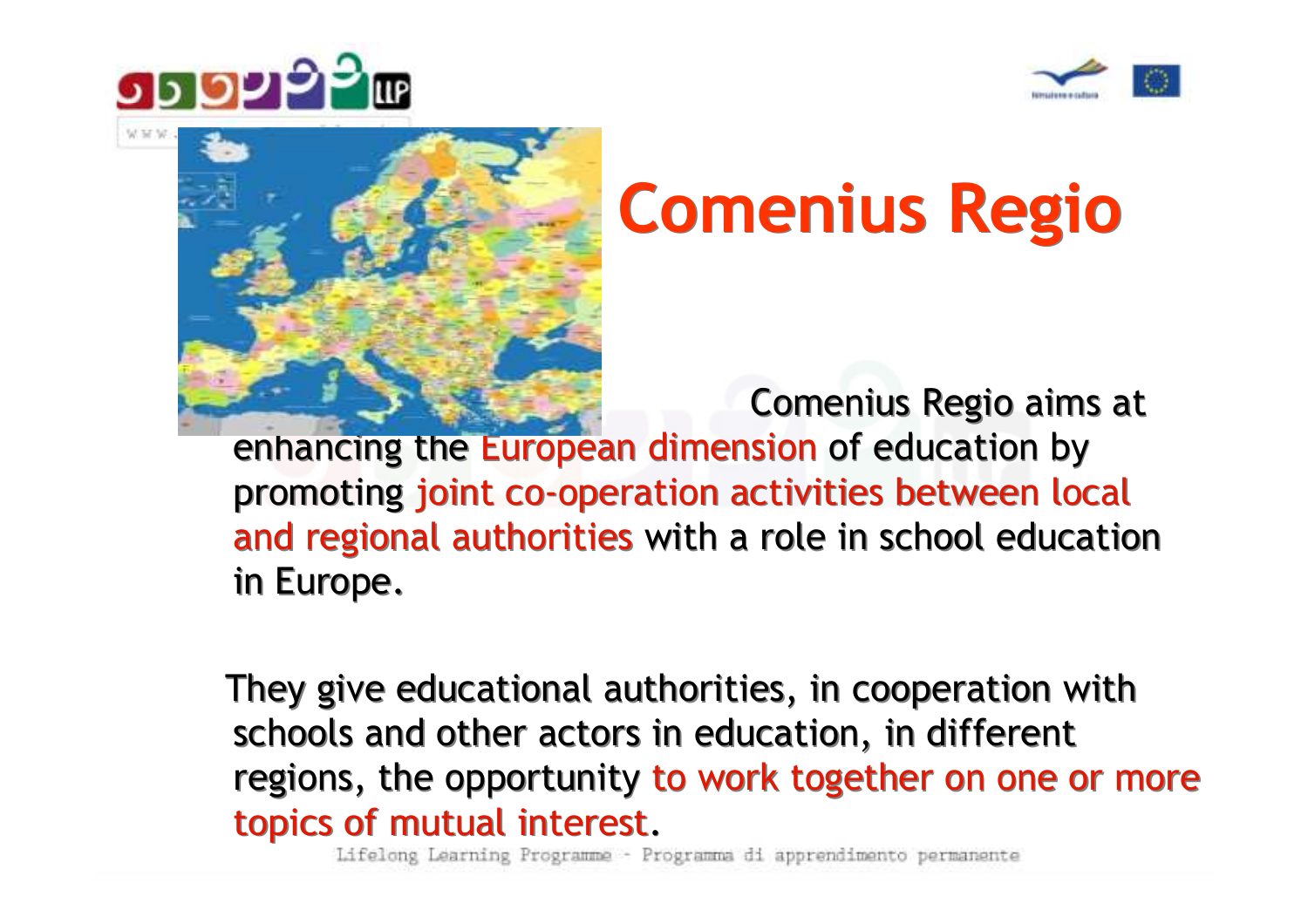



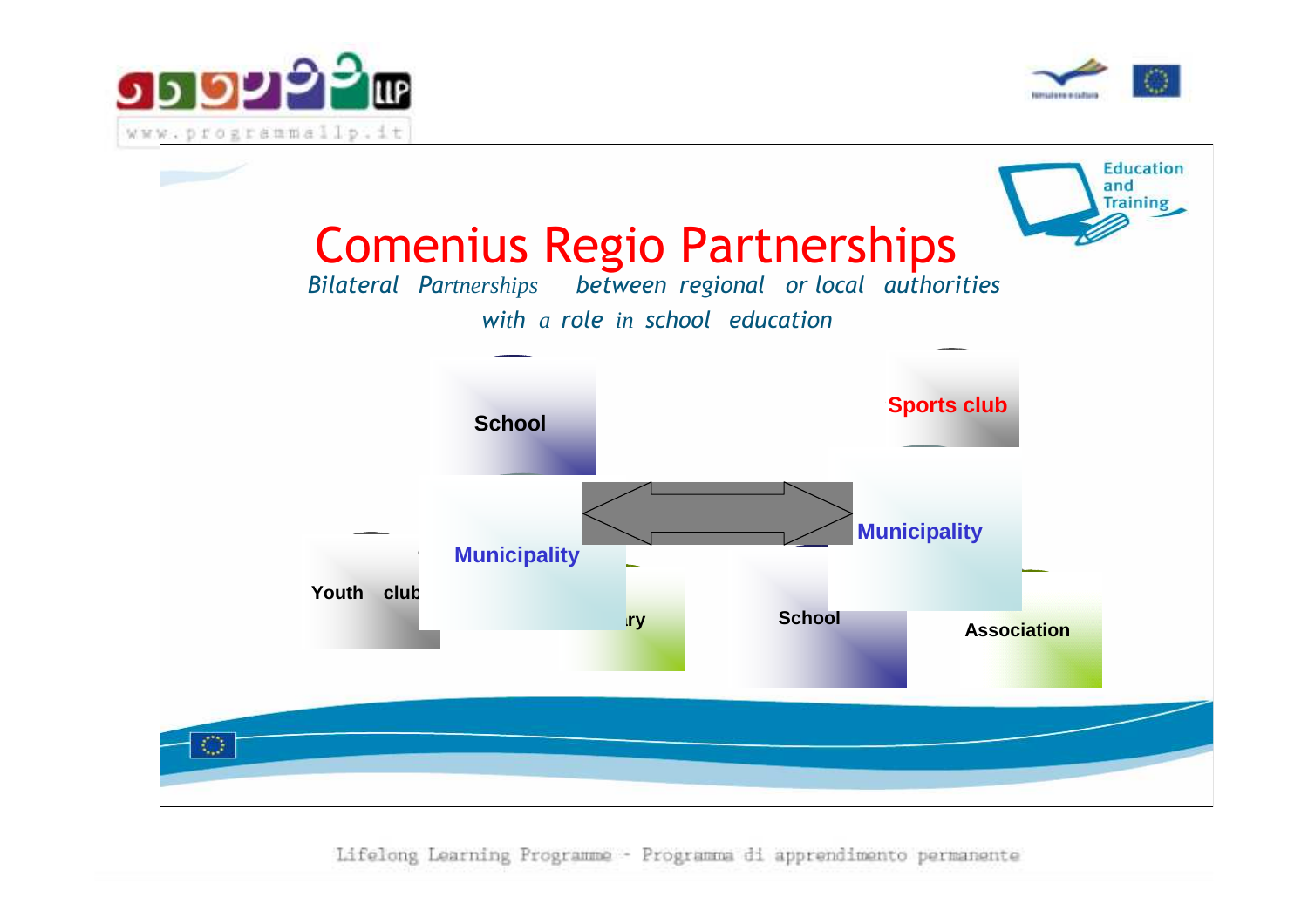



# School partnerships

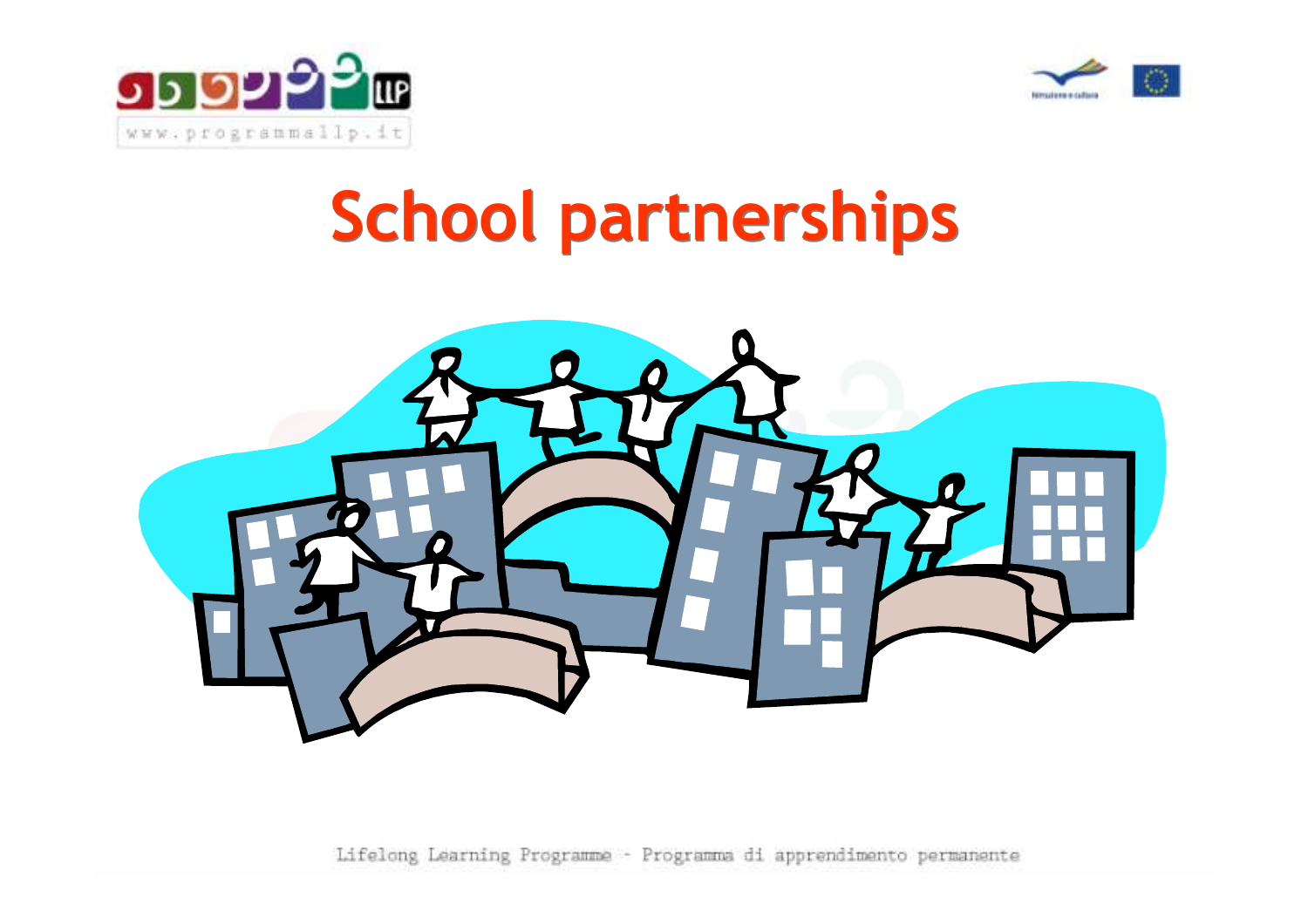



#### School Partnerships:Enhancing the European Dimension of the Educationby promoting cooperation between schools

- • Multilateral partnerships between at least threeschools from at least three different countries schools from at least three different countries •Multilateral partnerships between at least three
- •• Bilateral partnerships between two schools from two different countries, possible with a focus on two different countries, possible with a focus on language learning, including two reciprocal class language learning, including two reciprocal class exchanges lasting minimum 10 days each and exchanges lasting minimum 10 days each and involving pupils aged 12 or older. involving pupils aged 12 or older. •• Bilateral partnerships between two schools from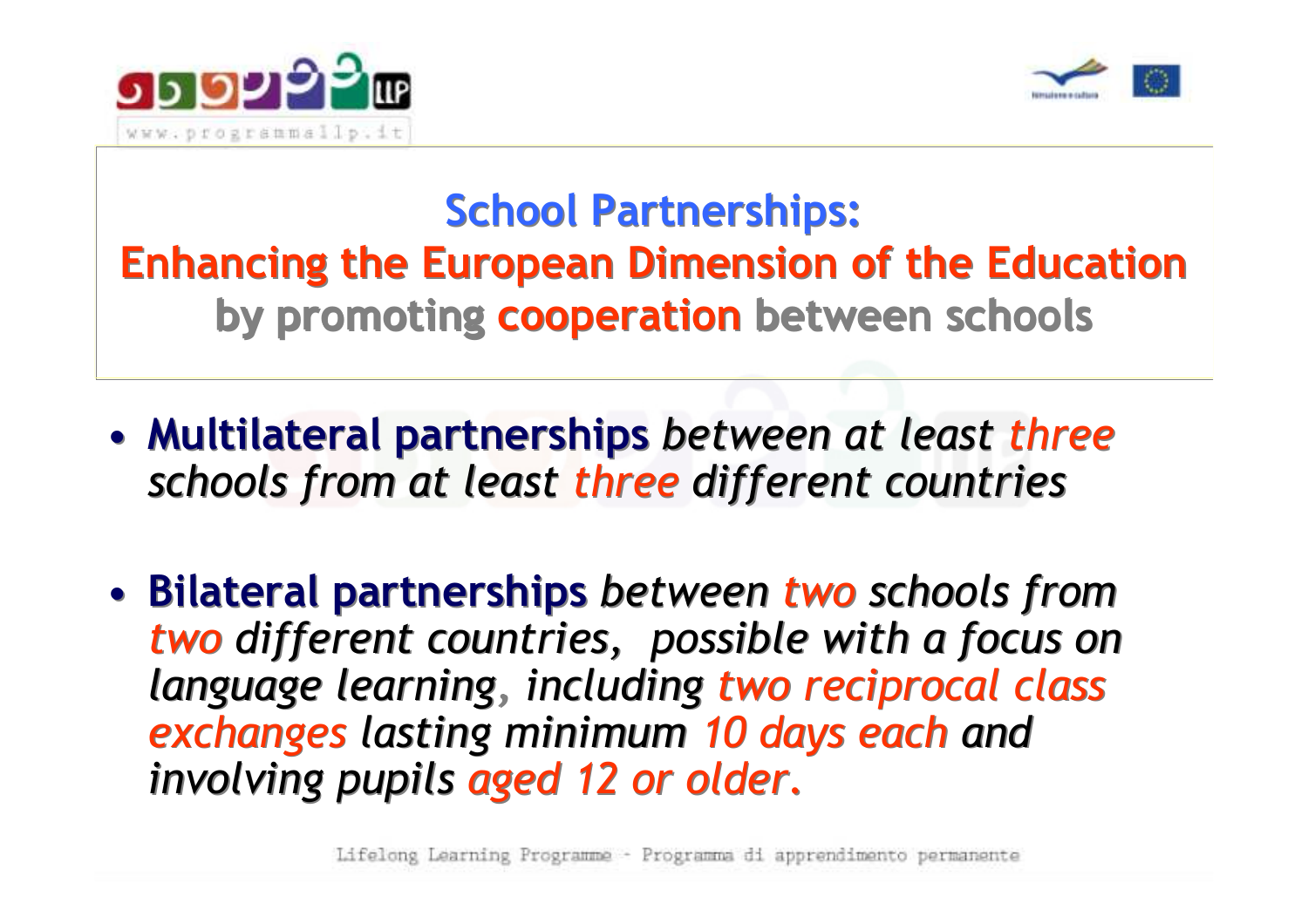



#### Comenius Partnerships Focus

- Comenius partnership focusing on pupil participation could deal with thematic areas such as arts, science, could deal with thematic areas such as arts, science, languages, environmental education cultural heritage languages, environmental education cultural heritage etc…
- Partnerships focusing on pedagogical methods and Partnerships focusing on pedagogical methods and management issue (school oriented) : opportunity to management issue (school oriented) : opportunity to exchange experiences and information to develop new pedagogical methods and new organizational and new pedagogical methods and new organizational and pedagogical approaches
- Language oriented partnerships seek to promote Language oriented partnerships seek to promote linguistic diversity in Europe and have to include class exchanges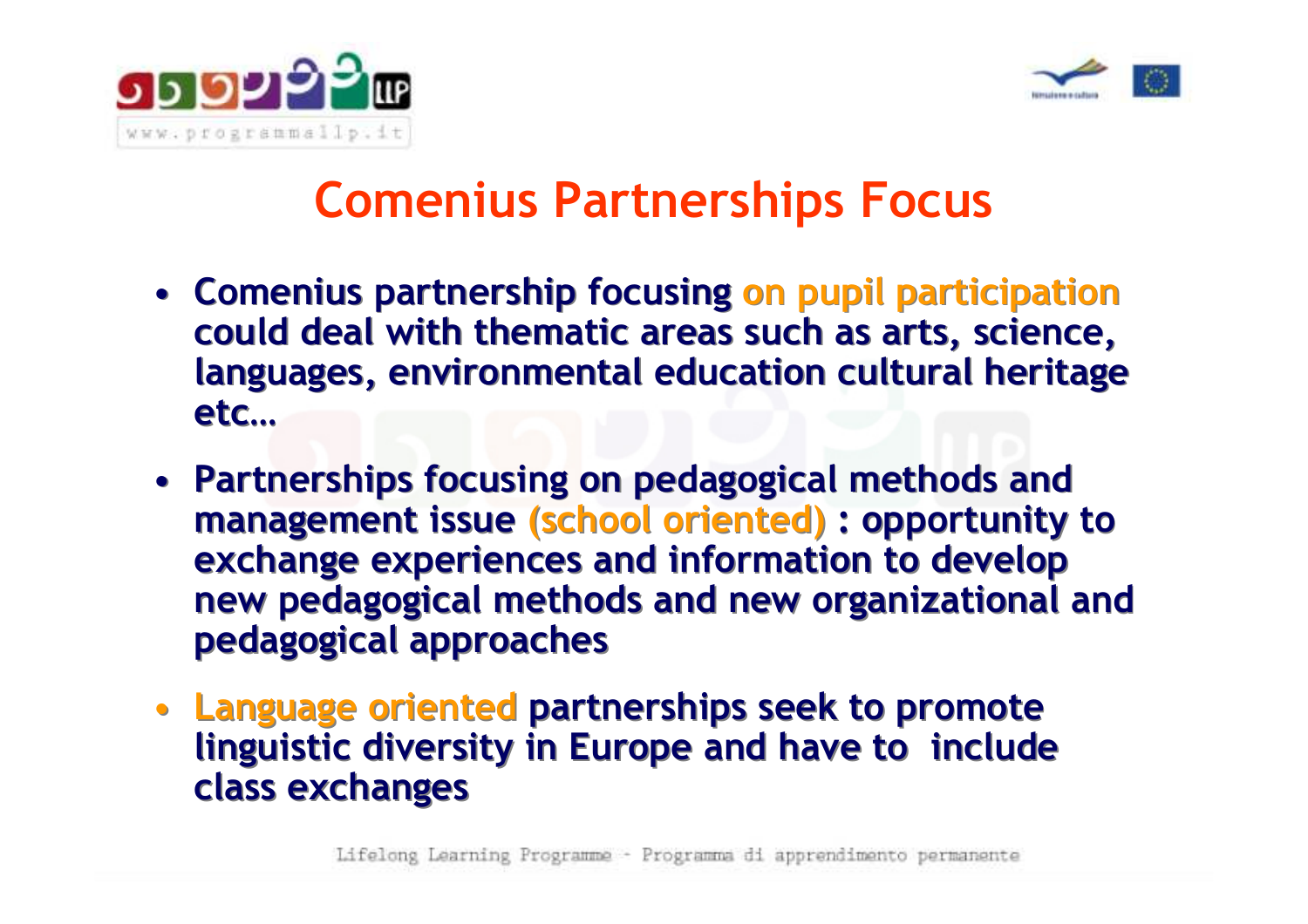



### **Examples of activities**

- • **Partner meetings Partner meetings** $\bullet$
- $\bullet$ **Exchanges of staff and pupils Exchanges of staff and pupils**
- $\bullet$ **Exchanges of experiences and good practices Exchanges of experiences and good practices**
- • **Producing technical objects, drawings, art objects Producing technical objects, drawings, art objects**•
- • **Performances (theatre plays, musical) Performances (theatre plays, musical)**  $\bullet$
- **Exhibitions Exhibitions**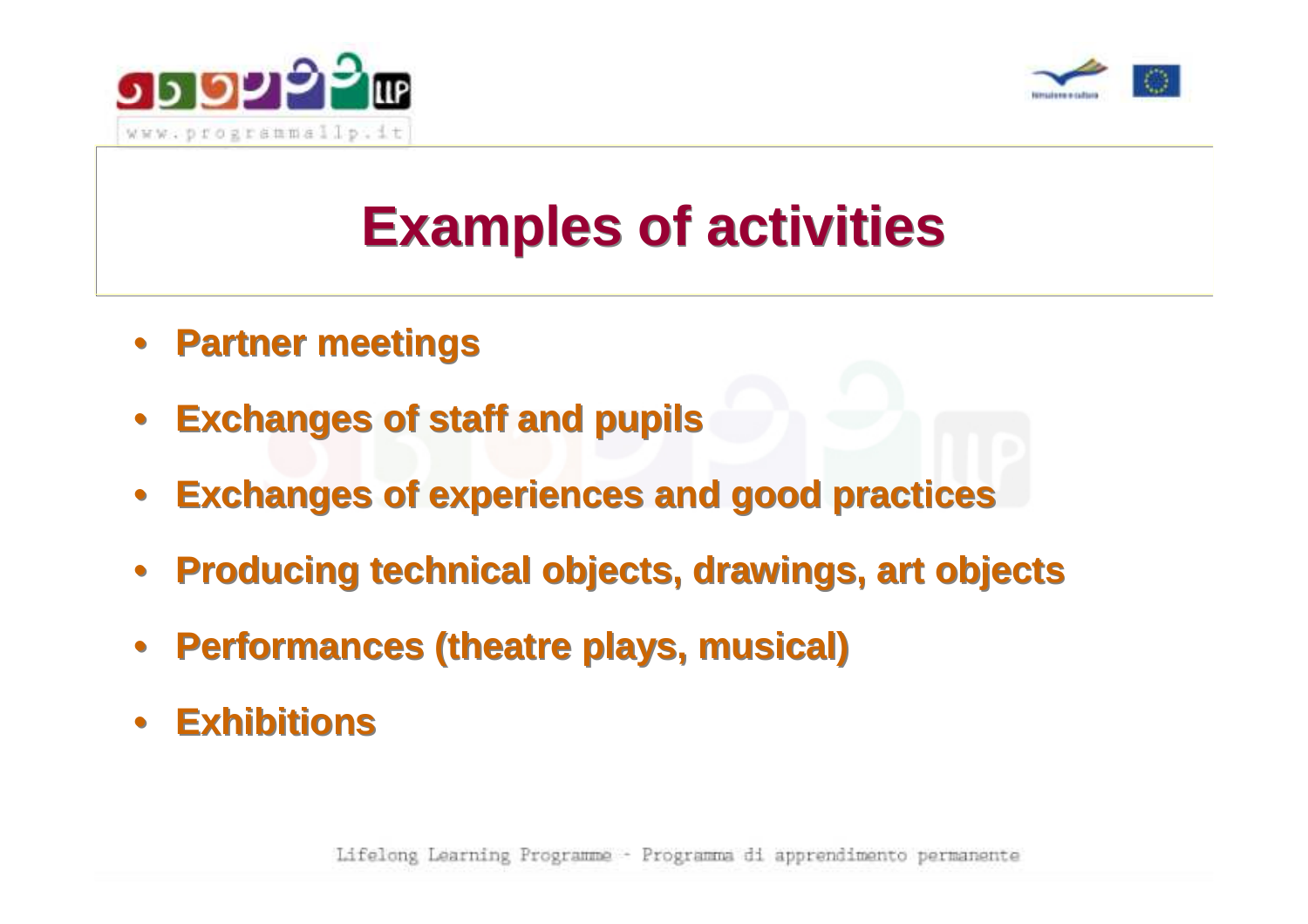



A "Coordinating Institution" is responsible for submitting a complete joint application online.

It also sends a copy to each partner . Coordinator and partner send a copy to NAs

Often the coordinator keeps track of the overall development of the partnership, monitoring its progress.

It acts as the contact point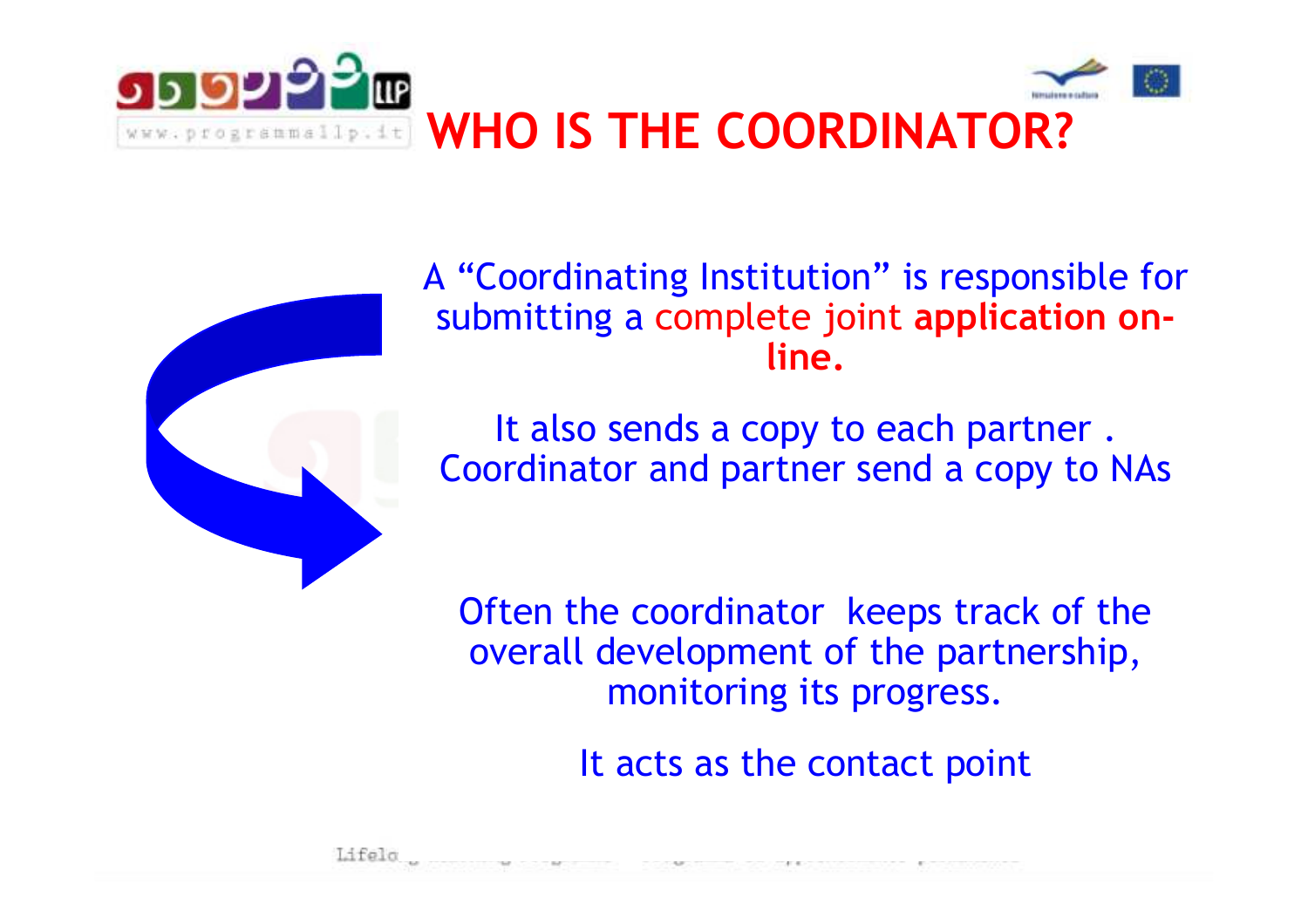



Each organisation in the Partnership must apply its own National Agency for funding And the PARTNER INSTITUTIONS?<br>
Each organisation in the Partnership must<br>
apply its own National Agency for<br>
funding<br>
ting<br>
the miss of the Each institution has<br>
the institution<br>
the fack institution has<br>
report to its own

Each institution participating in a Comenius Partnership is responsible for the activities taking place in its own organisation.

Each institution has to report to its own National Agency and demonstrate that it has implemented the activities planned.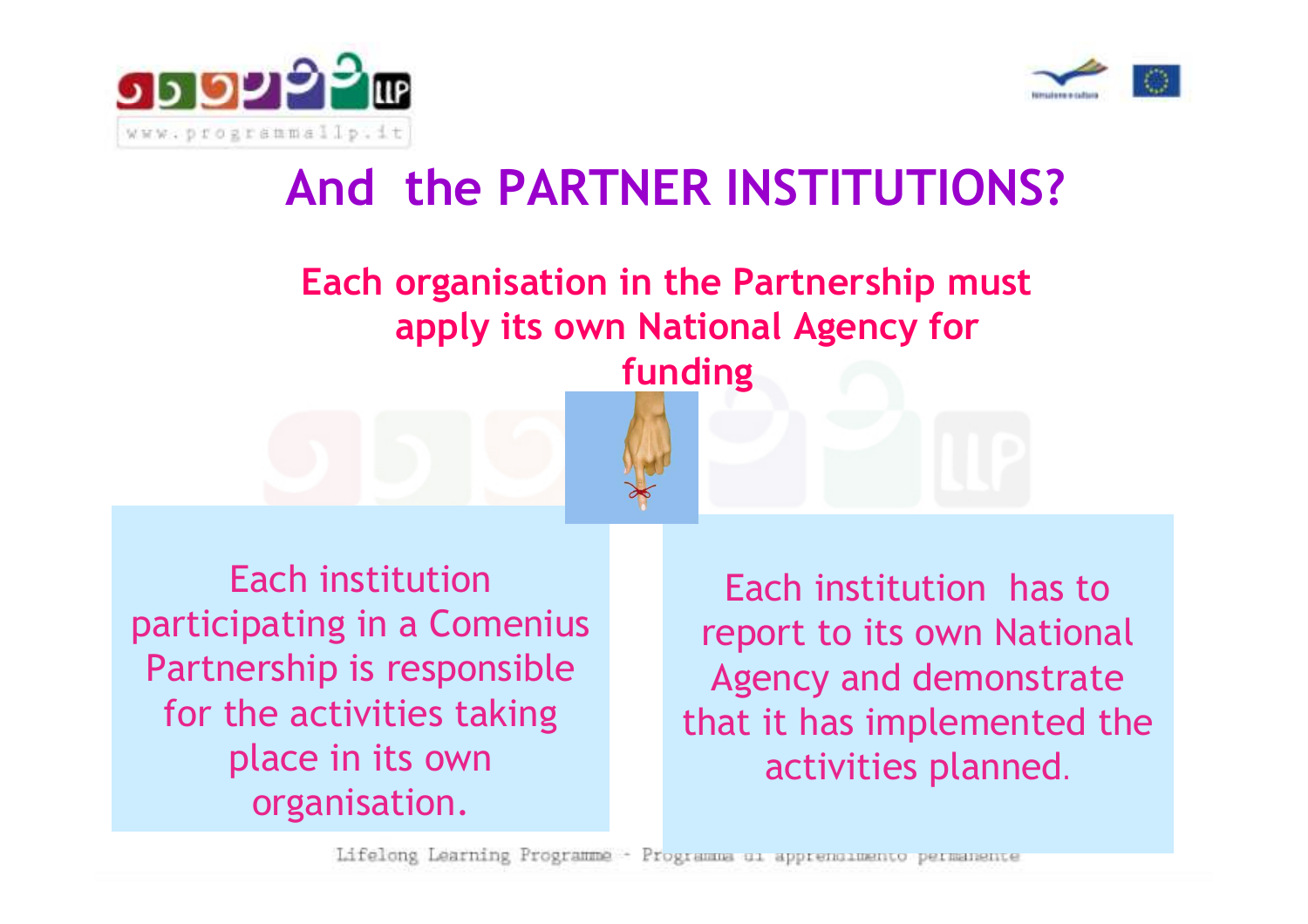



## SUGGESTIONS FOR PLANNINGA SHORTLIST



 Tasks are distributed among the partners

defined

 Activities are described for the entire two-year duration

**√** The methodology

The activity plan is well-

appropriate for achieving

 $\checkmark$  Aims should be clear

 $\checkmark$  The strategies of  $\checkmark$ 

the objectives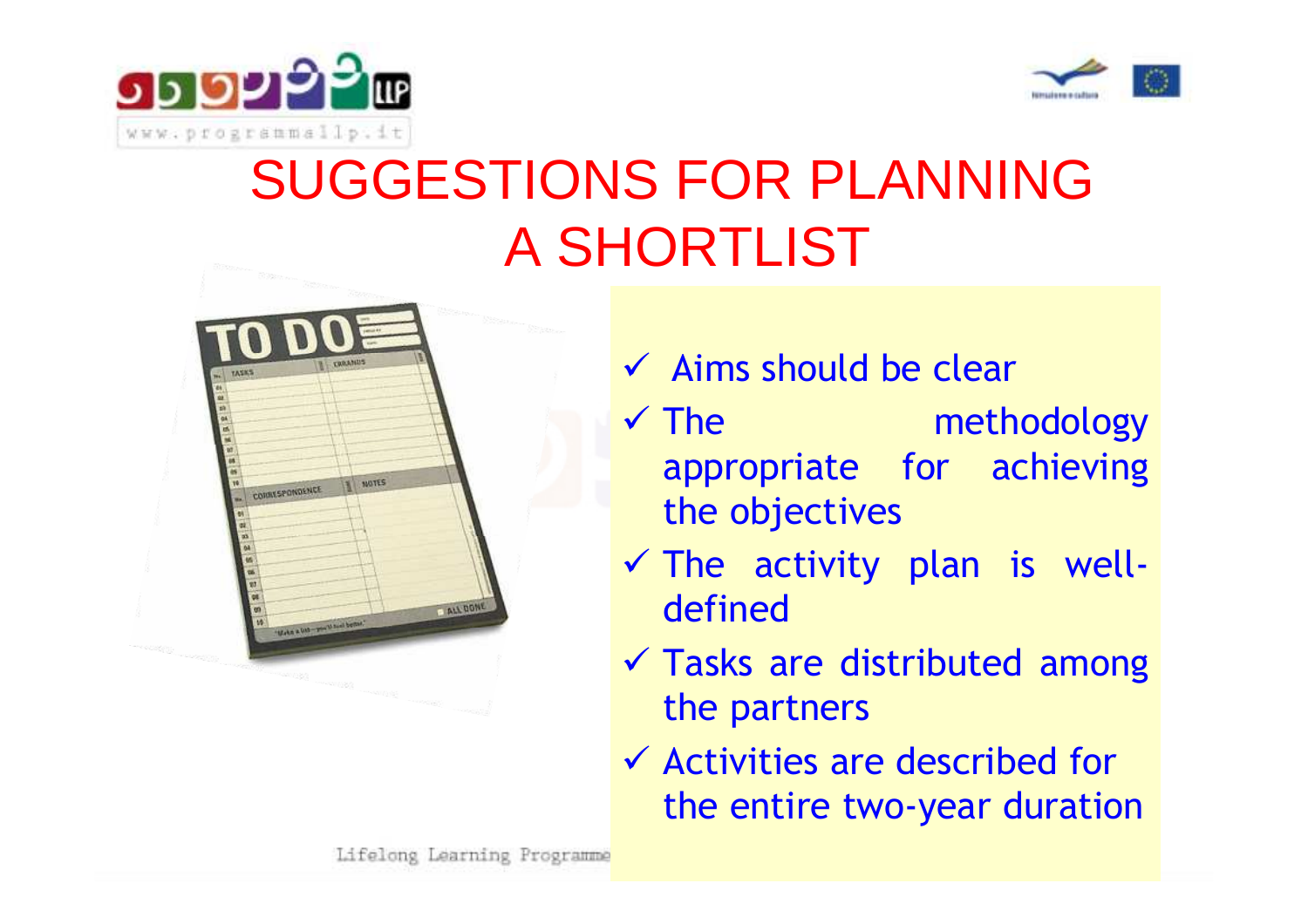

#### **SD 921 SOME SUGGESTIONS FOR PLANNING**



- $\checkmark$  Establish and keep open<br>the channels of the channels of communication
- **✓ Create firm and realistic**<br>timetable to achieve timetable to achieve desired outcomes
- $\sqrt{2}$  Agree in advance which nartner does what and partner does what and when
- Consider how you will monitor and evaluate the project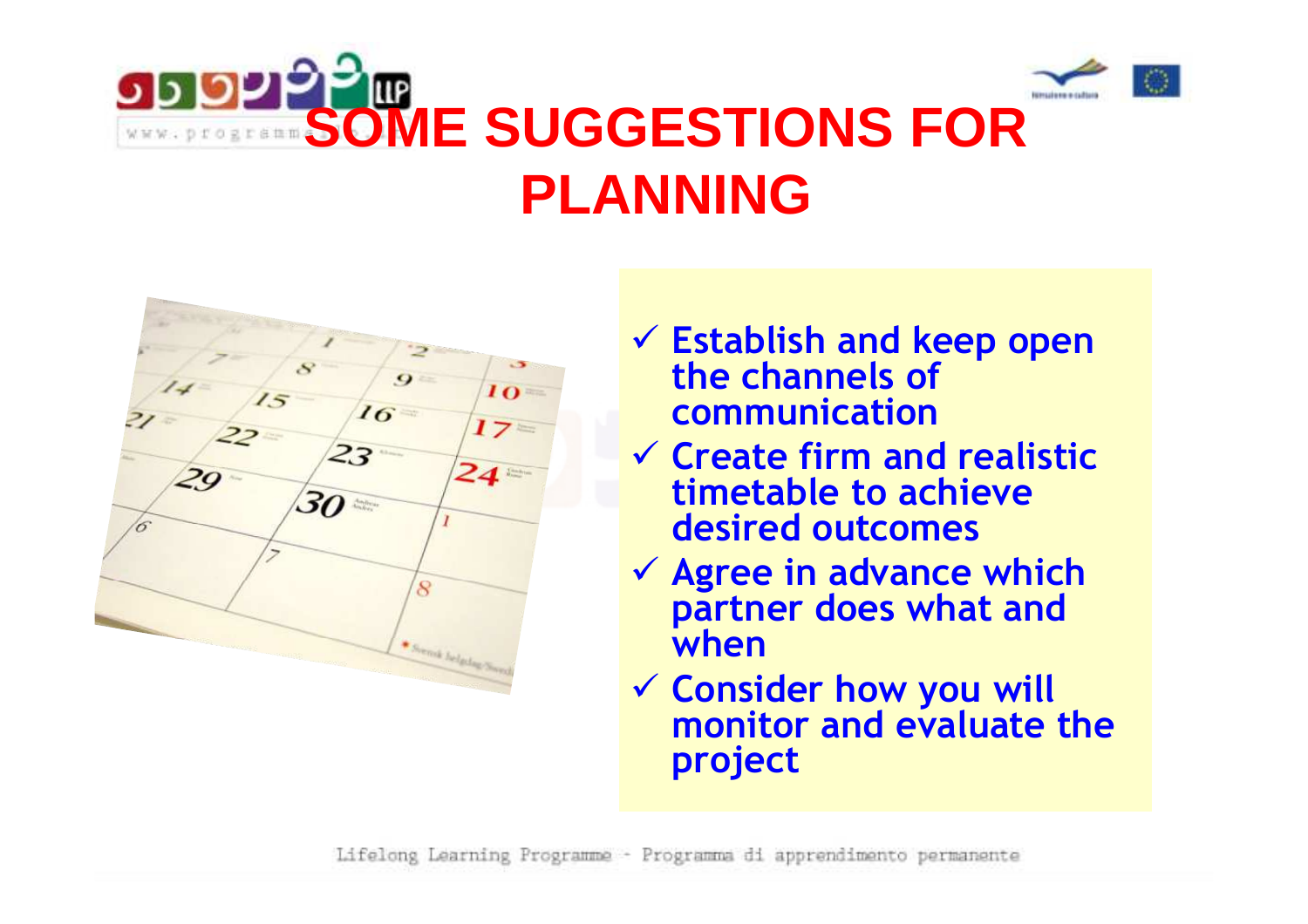



### **MONITOR: TIME - COST - QUALITY**

Monitoring may follow the process of planning and consists of three consecutive and connected stages

- 1. Supervising the actual activities
- 2. Comparing planned activities with those being done or completed
- 3. Evaluating activities and considering future projects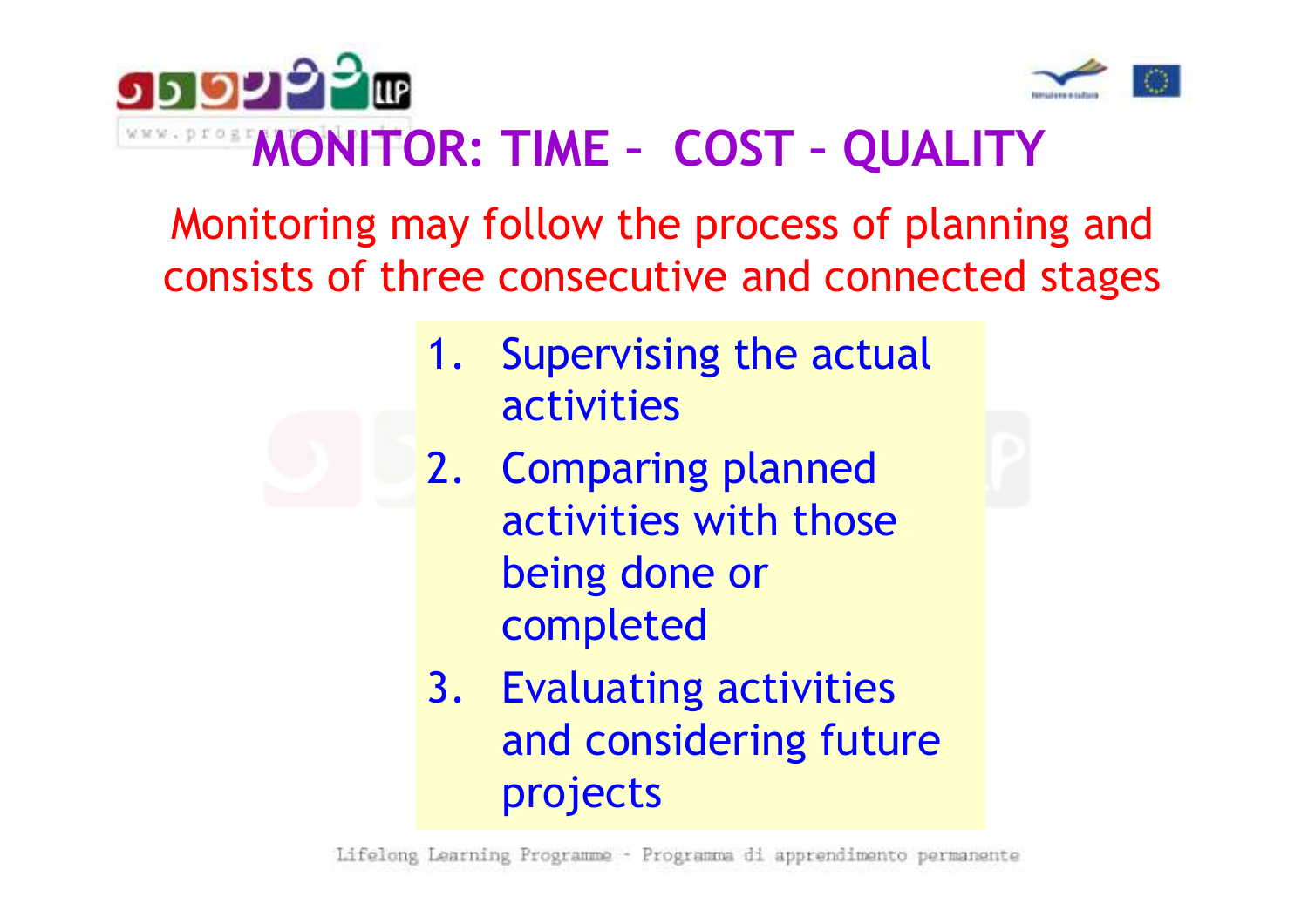



#### MULTILATERAL PARTNERSHIPSMOBILITY AND GRANT

#### **Each NA will determine the flat-rate amounts for its country**

from 4 to 7 mobilities: max. EU flat-rate grant 10.000 Eurofrom 8 to 11 mobilities: max. EU flat-rate grant 15.000 Eurofrom 12 to 23 mobilities: max. EU flat-rate grant 20.000 Eurofrom 24 mobilities or more: max.EU flat-rate grant 25.000 Euro

#### Budgetary support for mobility and local project costs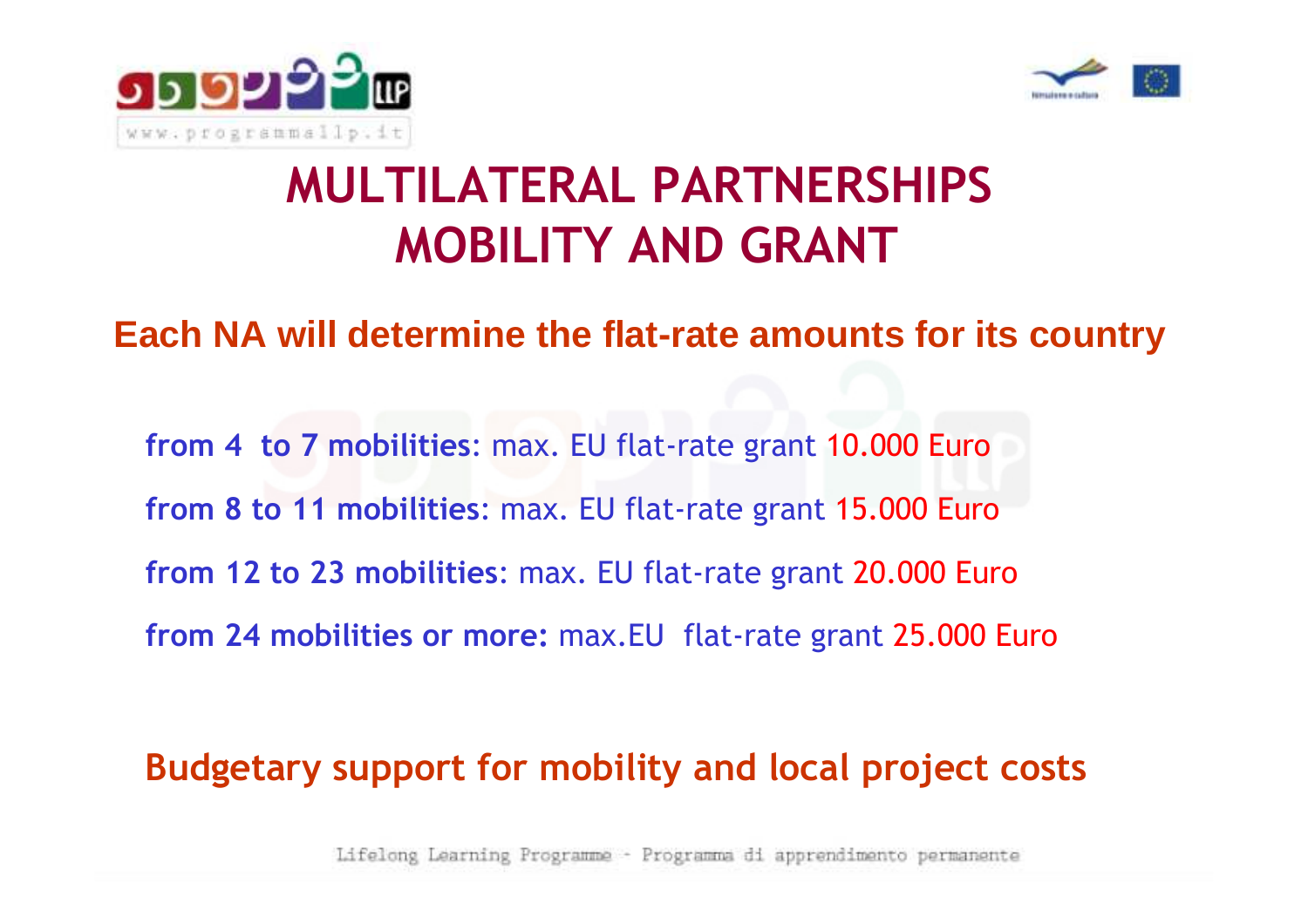



#### BILATERAL PARTNERSHIPS:MOBILITY AND GRANT

#### **Each NA will determine the flat-rate amounts for its country**

• from 12 to 23 mobilities: max. EU flat-rate grant 20.000 Euro

Small group class exchange of 10 to 19 pupils

• from 24 mobilities or more: max.EU flat-rate grant 25.000 Euro

Large group class exchange of 20 pupils or more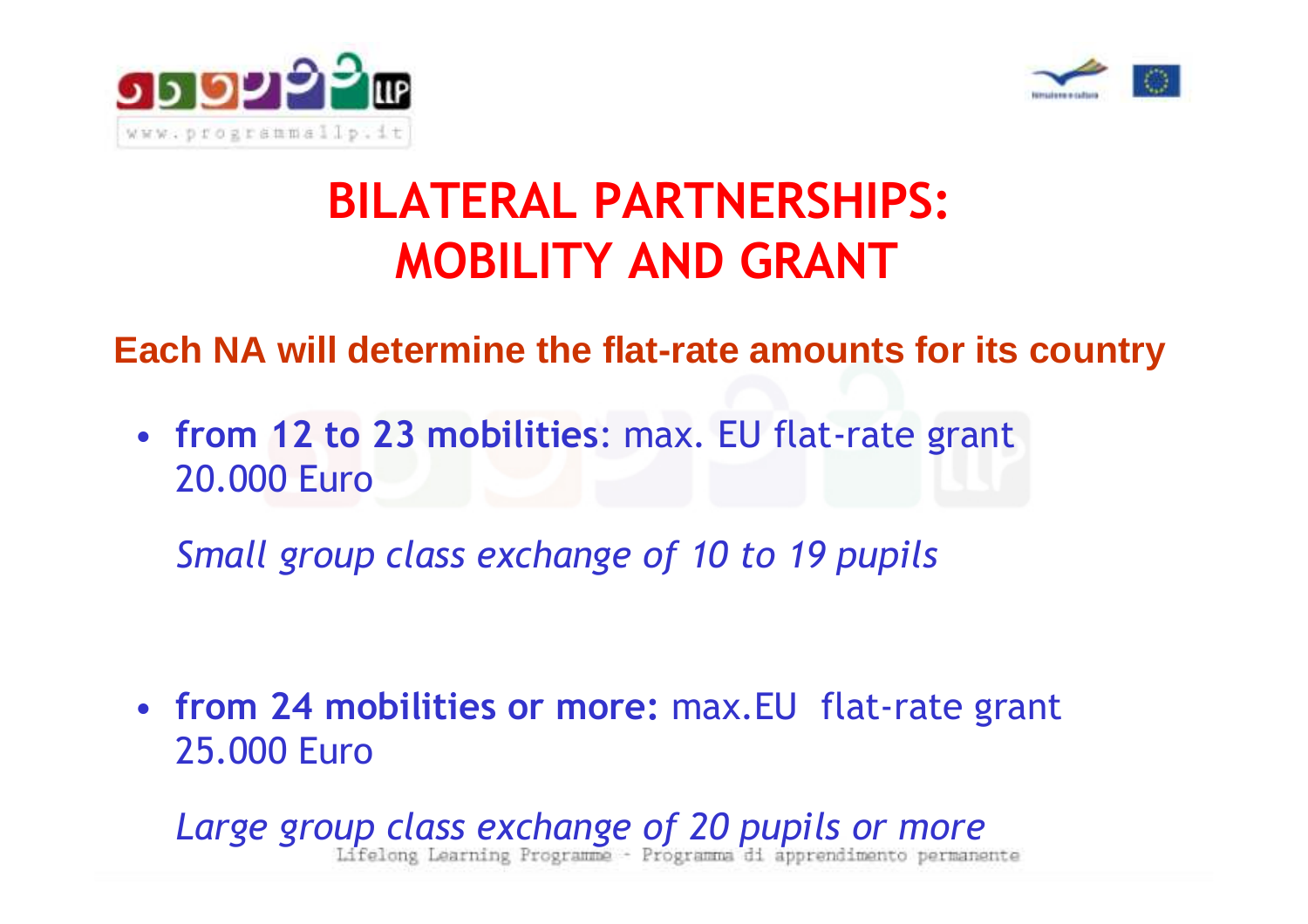



#### School Partnerships characteristics**:**

- •• Duration: 2 year contract Duration: 2 year contract
- • Grant calculation: Use of Lumpsums •Grant calculation: Use of Lumpsums
- •• Selection by NAs: common EU checklist. •• Selection by NAs: common EU checklist.
- •• Multilateral partnerships- quality assessment- NA of coordinator •Multilateral partnerships- quality assessment- NA of